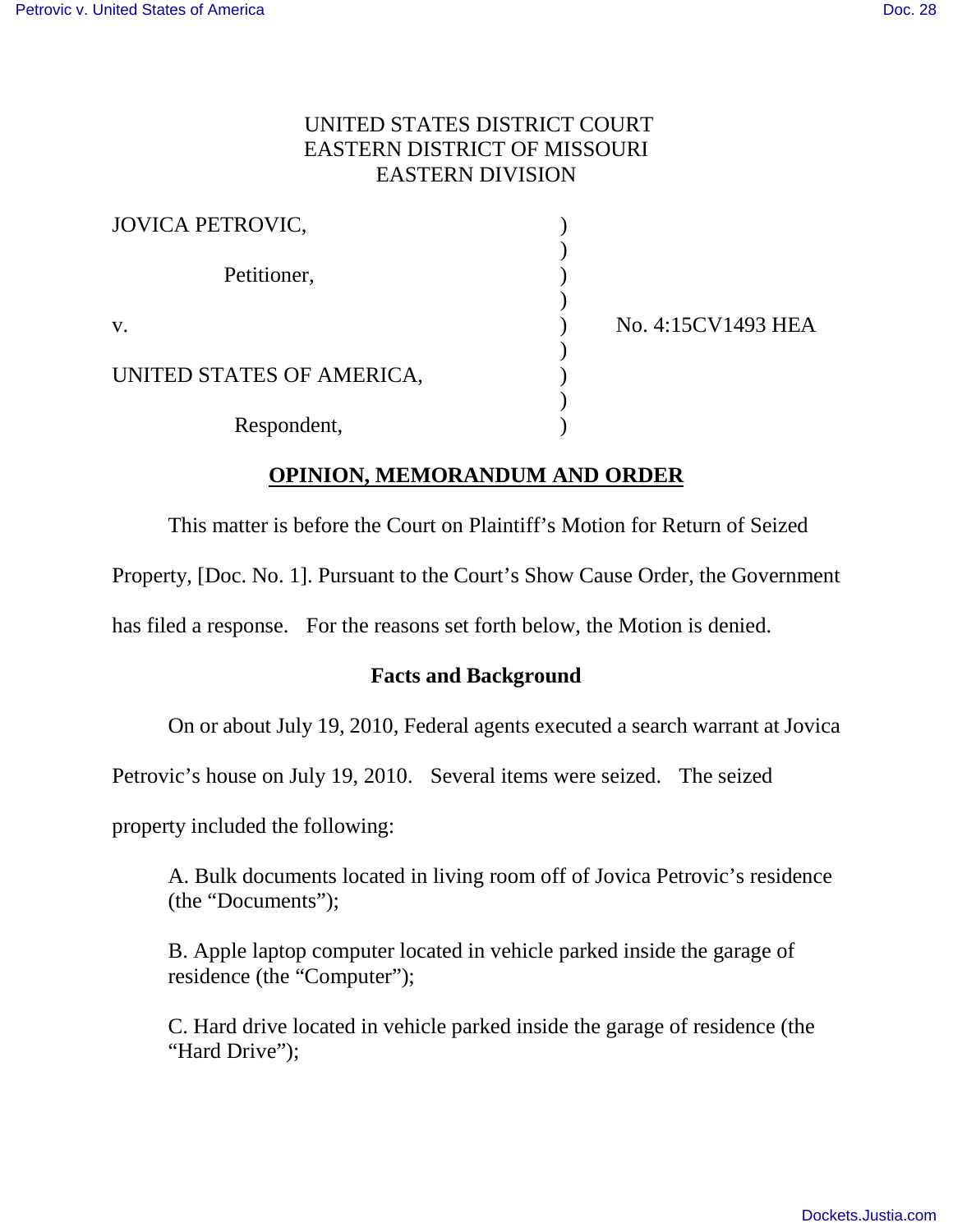D. Camera located in vehicle parked inside the garage of residence (the "Camera");

E. 4 binders located in an upstairs office (the "Binders");

F. Photos located in an upstairs office (the "Photos");

G. 2 German passports/Permanent Resident Card (the "Passports"); and

H. Bag of Post Cards (the "Post Cards").

Plaintiff was indicted in Case No. 4:10-cr-314 HEA on one count of extortion in violation of 18 U.S.C. § 875, one count of interstate stalking in violation of 18 U.S.C. § 2261(b)(3), and four counts of interstate stalking and cyberstalking in violation of 18 U.S.C. § 2261(b)(4).

On November 18, 2011, a jury returned a verdict of guilty against Plaintiff on each count of the indictment. Plaintiff was sentenced to 96 months incarceration. On December 13, 2012, the Court of Appeals for the Eighth Circuit affirmed this Court's judgment.

Plaintiff filed his first motion for return of property in his Criminal Case requesting return of the same Property that is the subject of the instant motion. This Court denied the first motion on January 23, 2014.

Plaintiff filed a second motion for return of property requesting that the same Property be returned on July 7, 2014, which was denied on August 25, 2014.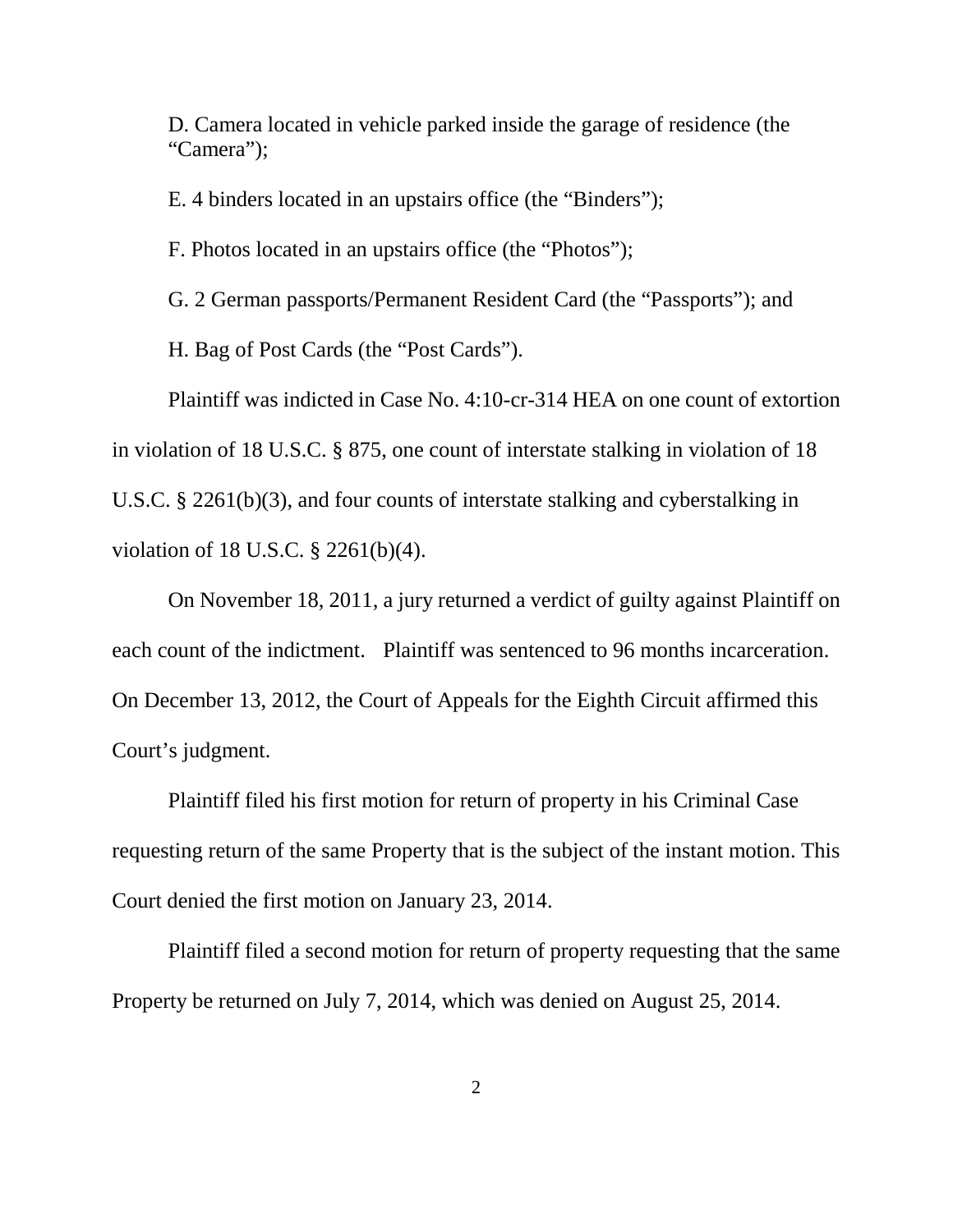On November 11, 2014, Plaintiff filed a motion requesting that this Court reopen his time to file an appeal from its August 25, 2014 denial order. The Court denied the motion to reopen on November 24, 2014.

Plaintiff filed the instant Motion for Return of Seized Property on March 26, 2015, which was denied on March 31, 2015. The Motion again requested the return of the Property at issue herein.

Plaintiff filed notice of appeal on April 28, 2015 from the denial of the Motion. On August 26, 2015, the Court of Appeals issued its opinion vacating this Court's denial of the Motion and requiring the government to respond thereto. The Motion was subsequently assigned a civil case number, and this Court ordered the United States to show cause why the Motion should not be granted on or before October 17, 2016.

As a result of the disposal of certain items by the U.S. Postal Inspection Service, and after examination of the U.S. Attorney's Office's file, the Government advises the Court that the only items of Property still in the custody of the United States are the Computer and the Passports.

#### **Discussion**

On two previous occasions, Plaintiff filed motions seeking the return of his property, and on each occasion, this Court has denied his request. Each of those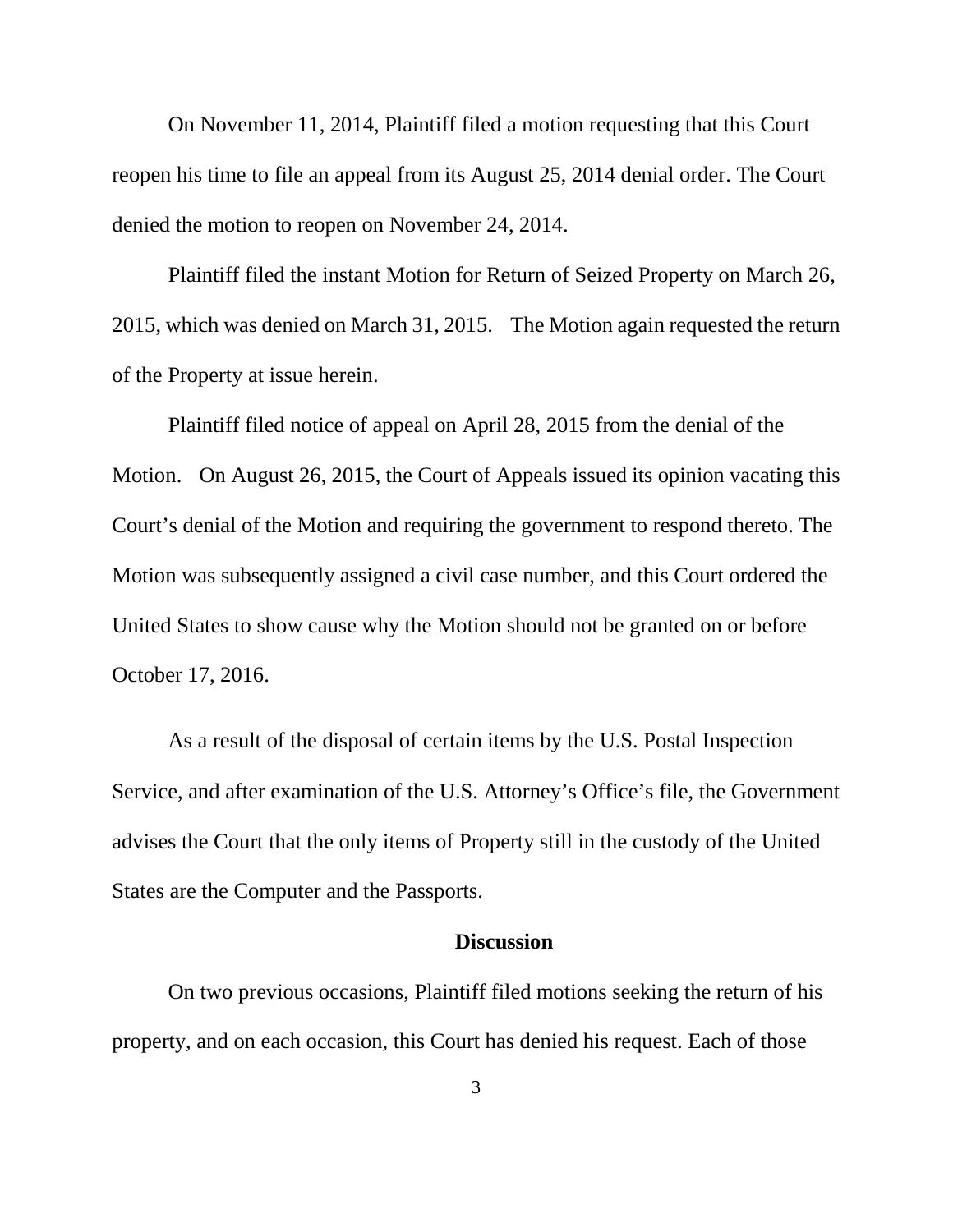denials constitutes an order on the merits from which Plaintiff had the opportunity to appeal. In each instance, Plaintiff did not file an appeal. As a result, his claim is barred under the doctrine of res judicata, also known as claim preclusion.

When a motion for return of property is filed after final judgment in a criminal case, then the filing constitutes a new civil equitable action. *See United States v. Parsons*, 472 F. Supp. 2d 1169, 1173 (N.D. Iowa 2007) (noting that a motion to return seized property under Rule 41(g) "is a motion in equity, in which courts will determine all the equitable considerations in order to make a fair and just decision" (internal quotations omitted)); *accord United States v. White*, 582 F.3d 787, 806 n.3 (7th Cir. 2009) ("[A] Rule  $41(g)$  motion initiates a new civil equitable proceeding."); *United States v. Howell,* 425 F.3d 971, 974 (11th Cir. 2005) ("When an owner invokes Rule 41(g) after the close of all criminal proceedings, the court treats the motion for return of property as a civil action in equity."); *Bailey v. United States*, 508 F.3d 736, 738 (5th Cir. 2007) (noting that where "criminal case had concluded, the court properly construed [the Rule  $41(g)$  motion] as a civil complaint under the court's general equity jurisdiction"); *Lavin v. United States*, 299 F.3d 123, 127 (2d Cir. 2002) ("After a criminal proceeding has ended, a district court should construe a motion requesting return of property . . . as initiating a civil action in equity."); *see also Black Hills Institute of Geological Research v. U.S. Dep't of Justice*, 967 F.2d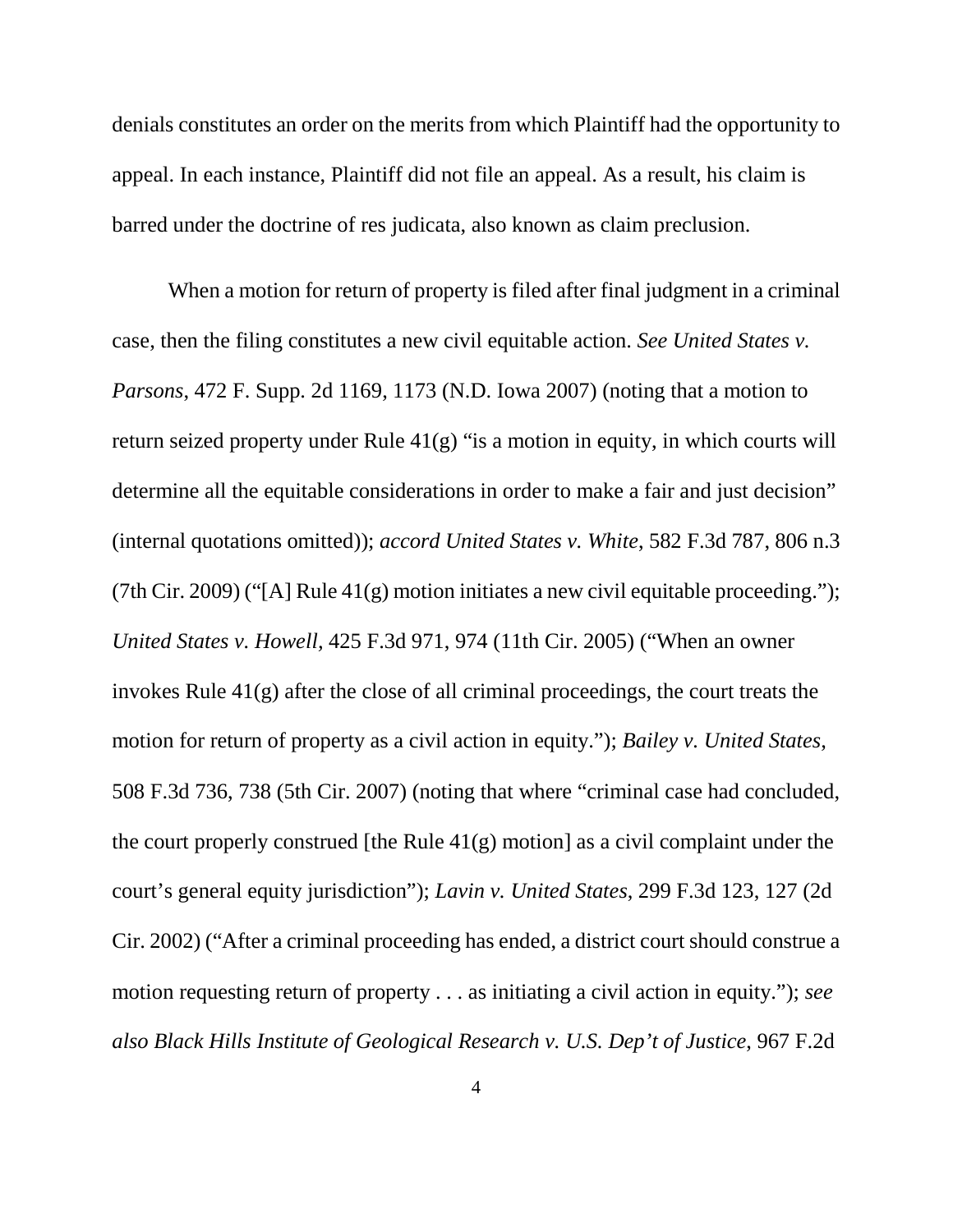1237 (8th Cir. 1992) (noting that return of property is a remedy that "should be exercised cautiously and subject to general equitable principles"). The denial of such a motion thus constitutes a final order of judgment on the merits. *See* Fed. R. Civ. P. 41(b) ("Unless the dismissal order states otherwise, . . . any dismissal . . . operates as an adjudication on the merits.").

"Claim preclusion[] precludes relitigation of a claim formerly made." *A.H. ex rel. Hubbard v. Midwest Bus Sales, Inc.*, 823 F.3d 448, 453 (8th Cir. 2016). Claim preclusion "applies where (1) the prior judgment was rendered by a court of competent jurisdiction, (2) the decision was a final judgment on the merits, and (3) the same cause of action and the same parties or their privies were involved in both cases." *Id.* (internal quotations omitted). "The doctrine of claim preclusion bars not only the claims asserted in the first action but also claims which the parties, exercising reasonable diligence, might have brought forward at the time." *Misischia v. St. John's Mercy Health Sys.*, 457 F.3d 800, 804 (8th Cir. 2012).

Each of the prerequisites for claim preclusion is satisfied in this case. This Court had jurisdiction to adjudicate the first two motions for return of property. The court's denial in each case constituted a final judgment on the merits because it fully disposed of the motions, which Plaintiff acknowledged when he sought leave to enlarge his time to appeal the denial of the second motion. In each case, the same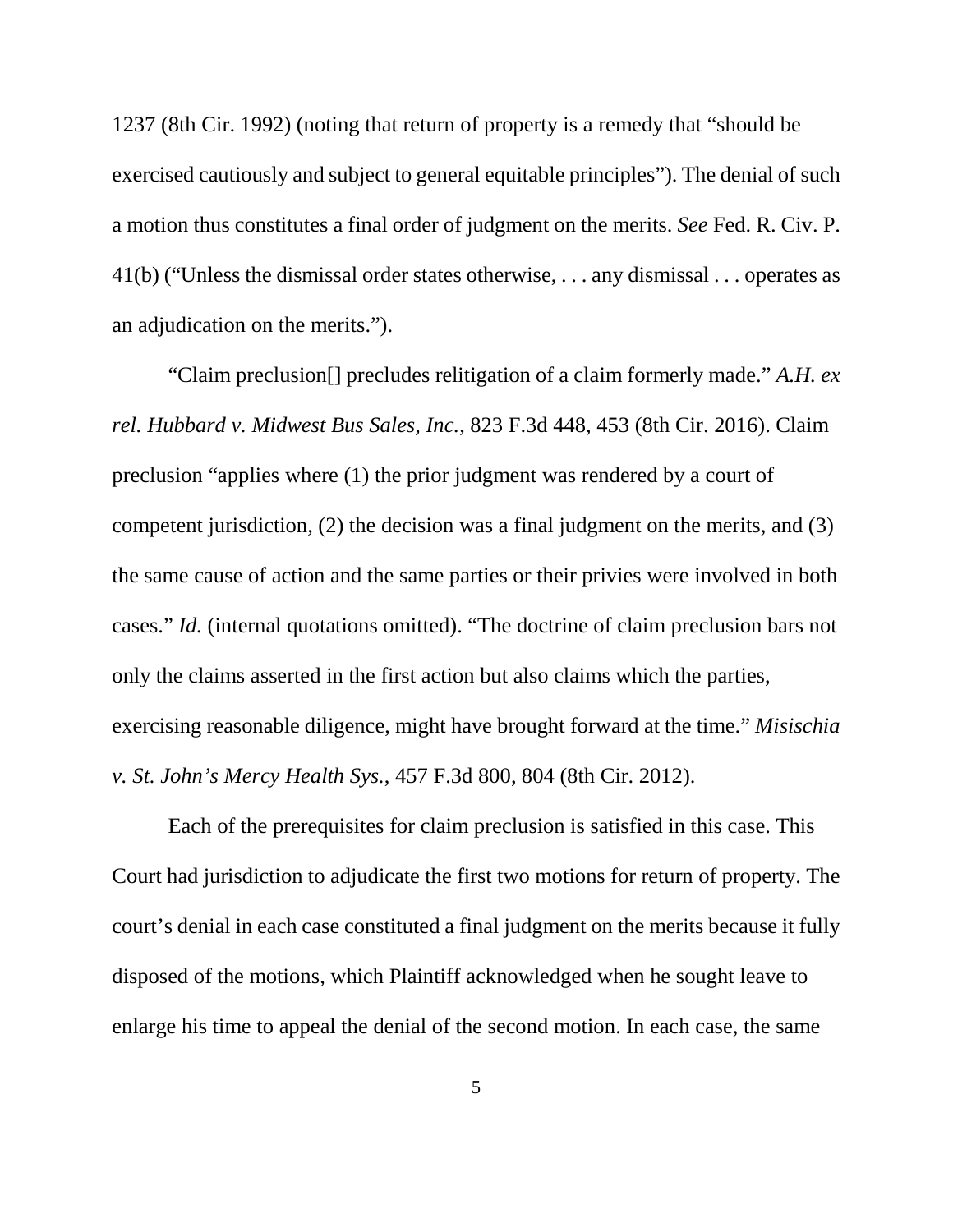party (Plaintiff) has sought return of the same property from the same party (the United States). Thus, each of the prerequisites for claim preclusion is established, and Plaintiff's Motion is barred.

Plaintiff had the opportunity to appeal this Court's prior denials of his motions for return of property. Although he claims that he did not receive notice of the second denial in time to file a notice of appeal, he has made no similar claim with regard to the Court's denial of his first motion for return of property. Because did not appeal, this Court's prior judgments became final, barring relitigation of the underlying claims. The Motion therefore will be denied.

# **Conclusion**

Plaintiff's Motion requests the return of property that is no longer in the United States' possession. The Government has advised the Court that the principal reason it was disposed of is that this Court had twice previously denied Plaintiff's requests for return of the property, and in neither case did Plaintiff appeal that denial. The doctrine of claim preclusion is applicable in the instant matter. The Government has established that all requirements of claim preclusion have been met. The Motion is denied.

Accordingly,

**IT IS HEREBY ORDERED** that Plaintiff's Motion for Return of Seized